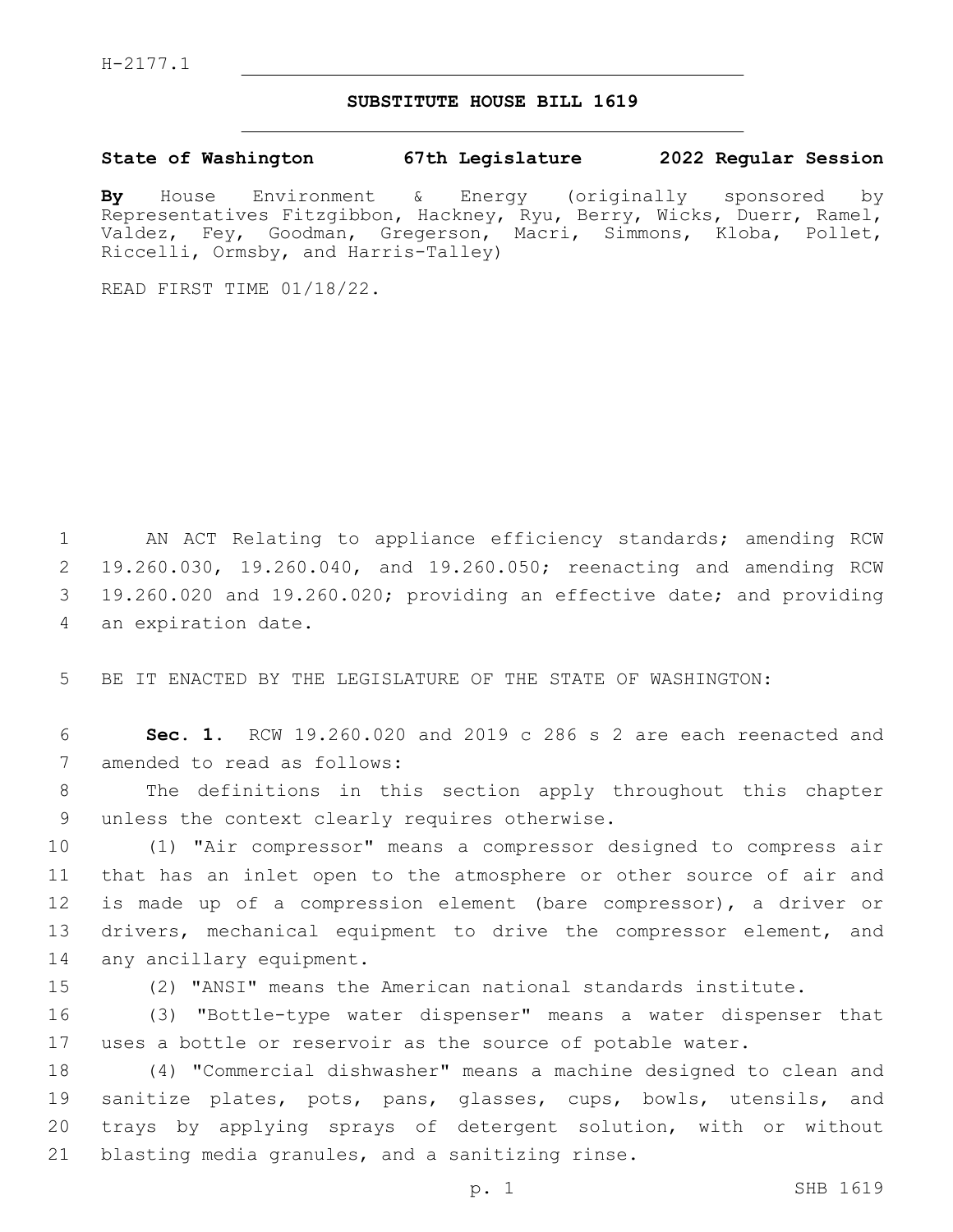(5) "Commercial fryer" means an appliance, including a cooking vessel, in which oil is placed to such a depth that the cooking food is supported by displacement of the cooking fluid rather than by the bottom of the vessel. Heat is delivered to the cooking fluid by means of an immersed electric element of band-wrapped vessel (electric fryers) or by heat transfer from gas burners through either the walls of the fryer or through tubes passing through the cooking fluid (gas 8 fryers).

 (6) "Commercial hot food holding cabinet" means a heated, fully enclosed compartment, with one or more solid or partial glass doors, that is designed to maintain the temperature of hot food that has been cooked in a separate appliance. "Commercial hot food holding cabinet" does not include heated glass merchandising cabinets, drawer 14 warmers, or cook and hold appliances.

 (7) "Commercial steam cooker" means a device with one or more food-steaming compartments in which the energy in the steam is transferred to the food by direct contact. Models may include countertop models, wall-mounted models, and floor models mounted on a 19 stand, pedestal, or cabinet-style base.

 (8) "Compensation" means money or any other valuable thing, regardless of form, received or to be received by a person for 22 services rendered.

 (9) "Compressor" means a machine or apparatus that converts different types of energy into the potential energy of gas pressure for displacement and compression of gaseous media to any higher- pressure values above atmospheric pressure and has a pressure ratio 27 at full-load operating pressure greater than 1.3.

 (10) "Cook and hold appliance" means a multiple mode appliance intended for cooking food that may be used to hold the temperature of the food that has been cooked in the same appliance.

(11) "CTA" means the consumer technology association.

(12) "Department" means the department of commerce.

 (13) "Drawer warmer" means an appliance that consists of one or more heated drawers and that is designed to hold hot food that has

been cooked in a separate appliance at a specified temperature.

 (14) "Electric storage water heater" means a consumer product that uses electricity as the energy source to heat domestic potable water, has a nameplate input rating of twelve kilowatts or less, contains nominally forty gallons but no more than one hundred twenty gallons of rated hot water storage volume, and supplies a maximum hot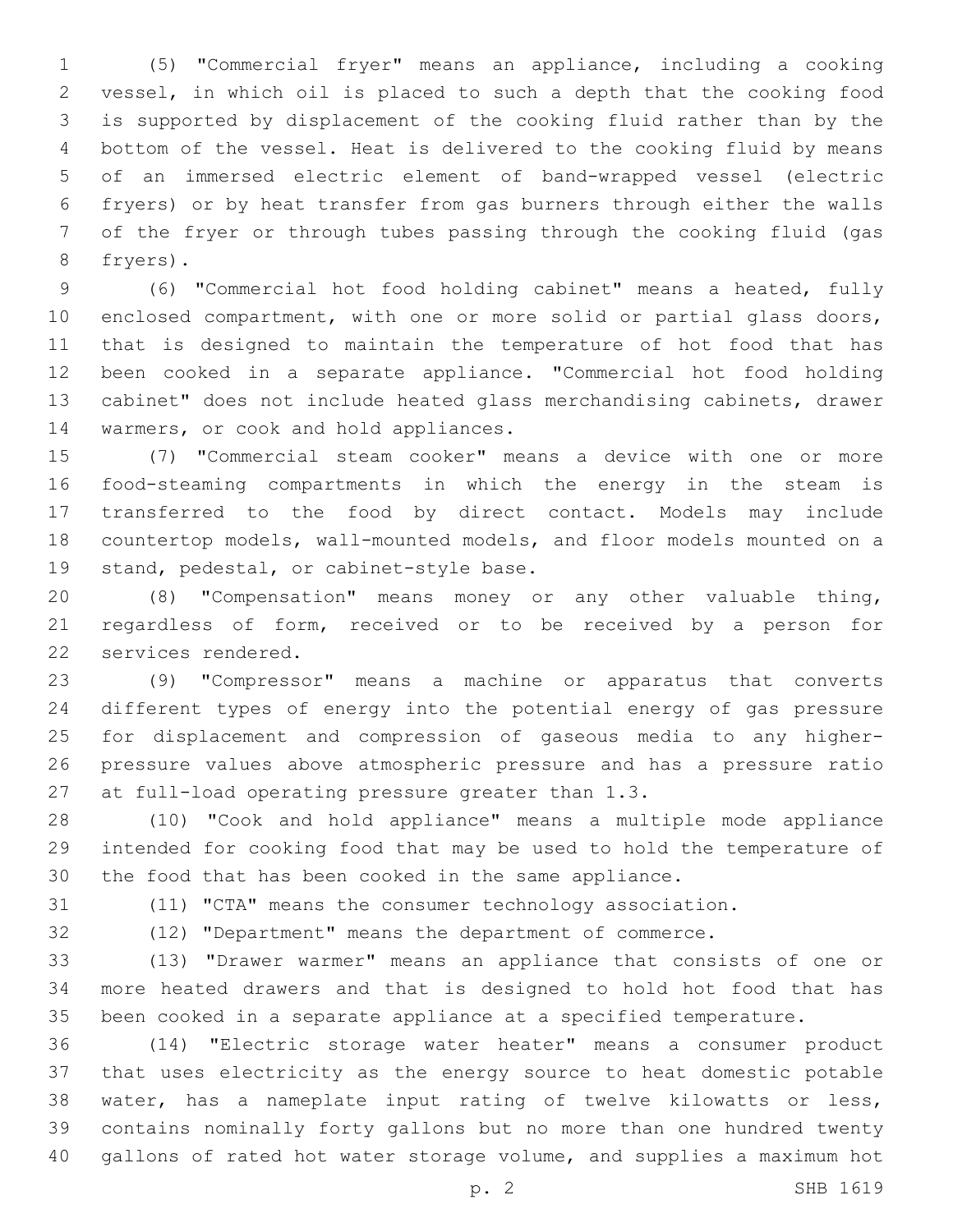water delivery temperature less than one hundred eighty degrees 2 Fahrenheit.

 (15) "General service lamp" has the same meaning as set forth in the action published at 82 Fed. Reg. 7276, 7321-22 (January 19, 2017) and modified by the action published at 82 Fed. Reg. 7322, 7333 (January 19, 2017).6

 (16) "Heated glass merchandising cabinet" means an appliance with a heated cabinet constructed of glass or clear plastic doors which, with seventy percent or more clear area, is designed to display and maintain the temperature of hot food that has been cooked in a 11 separate appliance.

 (17) "High color rendering index fluorescent lamp" or "high CRI fluorescent lamp" means a fluorescent lamp with a color rendering index of eighty-seven or greater that is not a compact fluorescent 15 lamp.

 (18) "Hot water dispenser" means a small electric water heater that has a measured storage volume of no greater than one gallon.

 (19) "Mini-tank electric water heater" means a small electric water heater that has a measured storage volume of more than one gallon and a rated storage volume of less than twenty gallons.

 (20) "Point-of-use water dispenser" means a water dispenser that uses a pressurized water utility connection as the source of potable 23 water.

 (21) "Portable air conditioner" means a portable encased assembly, other than a packaged terminal air conditioner, room air conditioner, or dehumidifier, that delivers cooled, conditioned air to an enclosed space, and is powered by single-phase electric current. It includes a source of refrigeration and may include additional means for air circulation and heating and may be a single-30 duct or a dual-duct portable air conditioner.

 (22) "Portable electric spa" means a factory-built electric spa or hot tub, which may or may not include any combination of integral controls, water heating, or water circulating equipment.

 (23) "Pressure regulator" means a device that maintains constant operating pressure immediately downstream from the device, given 36 higher pressure upstream.

 (24) (("Residential pool pump" means a pump used to circulate and filter pool water in order to maintain clarity and sanitation.

39 (25))) "Residential ventilating fan" means a ceiling, wall-mounted, or remotely mounted in-line fan designed to be used in a

p. 3 SHB 1619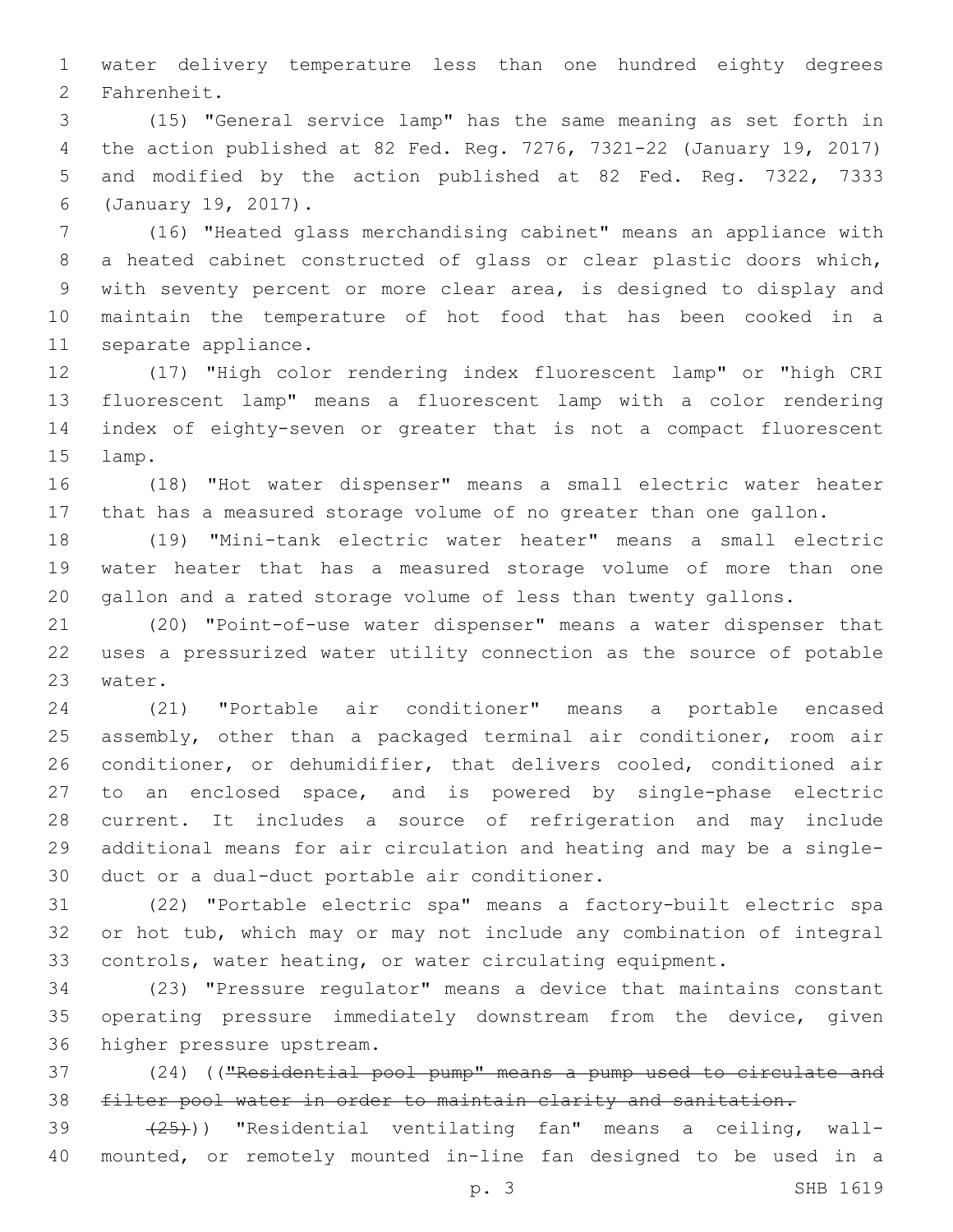bathroom or utility room whose purpose is to move objectionable air 2 from inside the building to the outdoors.

 ( $(\overline{+26})$ )  $(25)$  "Signage display" means an analog or digital device designed primarily for the display for computer-generated signals that is not marketed for use as a computer monitor or a television.

 (((27))) (26) "Spray sprinkler body" means the exterior case or shell of a sprinkler incorporating a means of connection to the piping system designed to convey water to a nozzle or orifice.

 (((28) "Uninterruptible power supply" means a battery charger 10 consisting of a number of convertors, switches, and energy storage 11 devices such as batteries, constituting a power system for maintaining continuity of load power in case of input power failure.

13 (29))) (27) "Water cooler" means a freestanding device that consumes energy to cool or heat potable water, including cold only units, hot and cold units, cook and cold units, storage-type units, 16 and on-demand units.

 (28) "Air purifier," also known as "room air cleaner," means an electric, cord-connected, portable appliance with the primary 19 function of removing particulate matter from the air and that can be moved from room to room.

 (29) "Commercial oven" means a chamber designed for heating, 22 roasting, or baking food by conduction, convection, radiation, or electromagnetic energy, or any combination thereof.

 (30)(a) "Electric vehicle supply equipment" means the conductors, 25 including the ungrounded, grounded, and equipment grounding 26 conductors, the electric vehicle connectors, attachment plugs, and 27 all other fittings, devices, power outlets, or apparatuses installed specifically for the purpose of delivering energy from the premises wiring to the electric vehicle. Charging cords with NEMA 5-15P and NEMA 5-20P attachment plugs are considered electric vehicle supply equipment.

## (b) "Electric vehicle supply equipment" does not include the 33 conductors, connectors, and fittings that are part of a vehicle.

 (31) "Industrial air purifier" means an indoor air cleaning 35 device manufactured, advertised, marketed, labeled, and used solely for industrial use that is marketed solely through industrial supply outlets or businesses and prominently labeled as "Solely for industrial use. Potential health hazard: Emits ozone".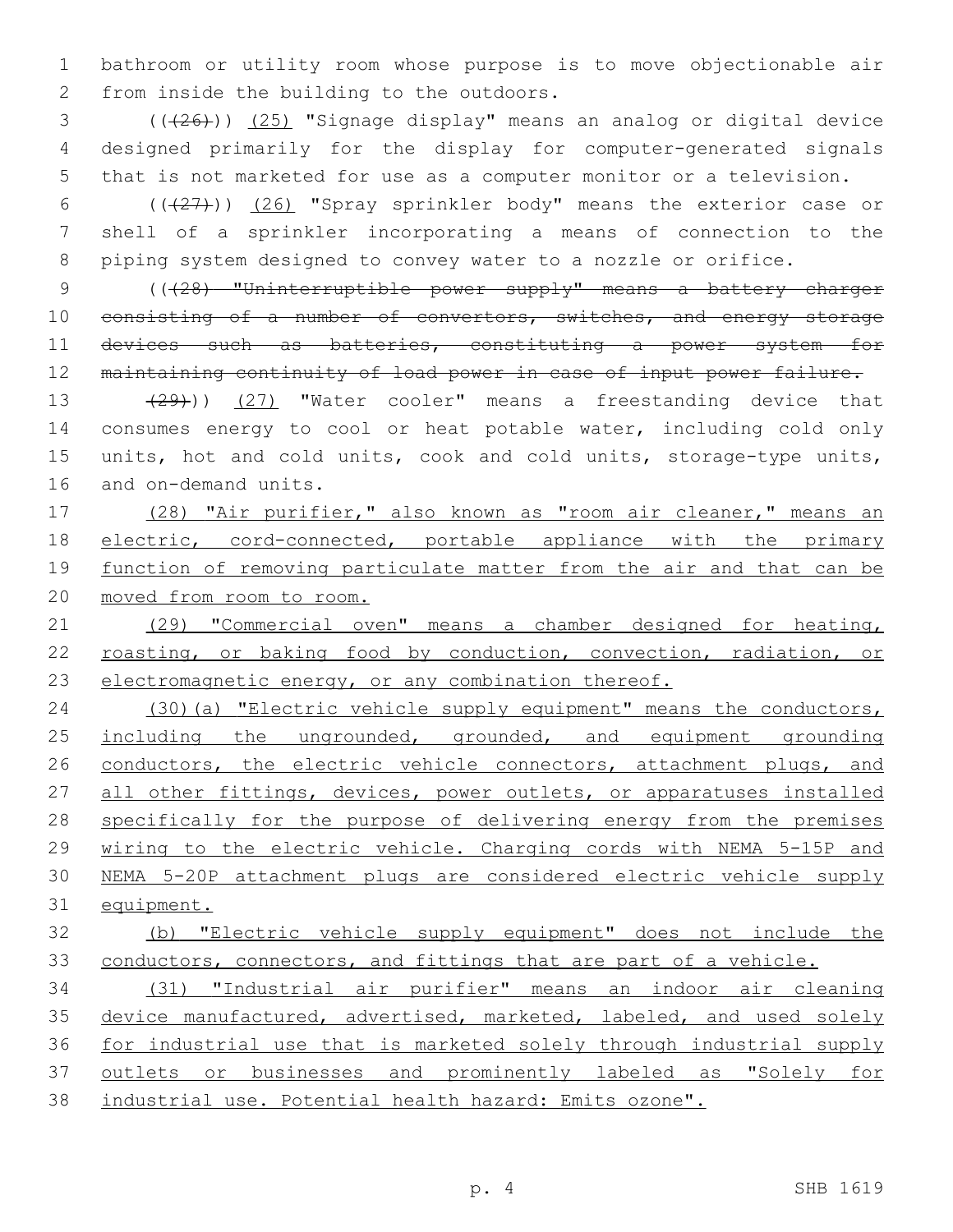**Sec. 2.** RCW 19.260.020 and 2019 c 286 s 2 are each reenacted and 2 amended to read as follows:

 The definitions in this section apply throughout this chapter 4 unless the context clearly requires otherwise.

 (1) "Air compressor" means a compressor designed to compress air that has an inlet open to the atmosphere or other source of air and is made up of a compression element (bare compressor), a driver or drivers, mechanical equipment to drive the compressor element, and 9 any ancillary equipment.

(2) "ANSI" means the American national standards institute.

 (3) "Bottle-type water dispenser" means a water dispenser that uses a bottle or reservoir as the source of potable water.

 (4) "Commercial dishwasher" means a machine designed to clean and sanitize plates, pots, pans, glasses, cups, bowls, utensils, and trays by applying sprays of detergent solution, with or without 16 blasting media granules, and a sanitizing rinse.

 (5) "Commercial fryer" means an appliance, including a cooking vessel, in which oil is placed to such a depth that the cooking food is supported by displacement of the cooking fluid rather than by the bottom of the vessel. Heat is delivered to the cooking fluid by means of an immersed electric element of band-wrapped vessel (electric fryers) or by heat transfer from gas burners through either the walls of the fryer or through tubes passing through the cooking fluid (gas 24 fryers).

 (6) "Commercial hot food holding cabinet" means a heated, fully enclosed compartment, with one or more solid or partial glass doors, that is designed to maintain the temperature of hot food that has been cooked in a separate appliance. "Commercial hot food holding cabinet" does not include heated glass merchandising cabinets, drawer 30 warmers, or cook and hold appliances.

 (7) "Commercial steam cooker" means a device with one or more food-steaming compartments in which the energy in the steam is transferred to the food by direct contact. Models may include countertop models, wall-mounted models, and floor models mounted on a 35 stand, pedestal, or cabinet-style base.

 (8) "Compensation" means money or any other valuable thing, regardless of form, received or to be received by a person for 38 services rendered.

 (9) "Compressor" means a machine or apparatus that converts different types of energy into the potential energy of gas pressure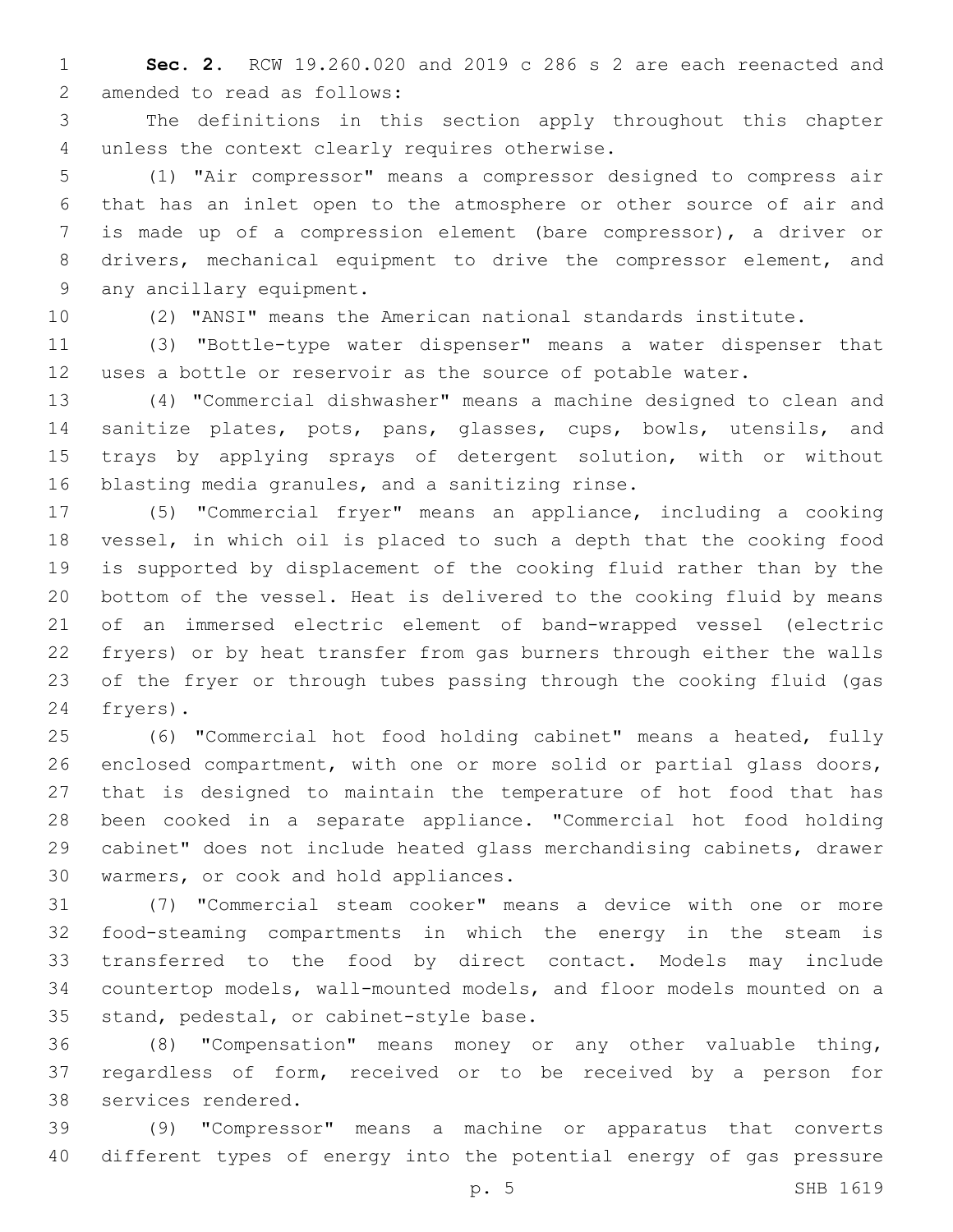for displacement and compression of gaseous media to any higher- pressure values above atmospheric pressure and has a pressure ratio 3 at full-load operating pressure greater than 1.3.

 (10) "Cook and hold appliance" means a multiple mode appliance intended for cooking food that may be used to hold the temperature of the food that has been cooked in the same appliance.

(11) "CTA" means the consumer technology association.

(12) "Department" means the department of commerce.

 (13) "Drawer warmer" means an appliance that consists of one or more heated drawers and that is designed to hold hot food that has been cooked in a separate appliance at a specified temperature.

 (14) "Electric storage water heater" means a consumer product that uses electricity as the energy source to heat domestic potable water, has a nameplate input rating of twelve kilowatts or less, contains nominally forty gallons but no more than one hundred twenty gallons of rated hot water storage volume, and supplies a maximum hot water delivery temperature less than one hundred eighty degrees 18 Fahrenheit.

 (15) "General service lamp" has the same meaning as set forth in the action published at 82 Fed. Reg. 7276, 7321-22 (January 19, 2017) and modified by the action published at 82 Fed. Reg. 7322, 7333 22 (January 19, 2017).

 (16) "Heated glass merchandising cabinet" means an appliance with a heated cabinet constructed of glass or clear plastic doors which, with seventy percent or more clear area, is designed to display and maintain the temperature of hot food that has been cooked in a 27 separate appliance.

 (17) "High color rendering index fluorescent lamp" or "high CRI fluorescent lamp" means a fluorescent lamp with a color rendering index of eighty-seven or greater that is not a compact fluorescent 31 lamp.

 (18) "Hot water dispenser" means a small electric water heater that has a measured storage volume of no greater than one gallon.

 (19) "Mini-tank electric water heater" means a small electric water heater that has a measured storage volume of more than one gallon and a rated storage volume of less than twenty gallons.

 (20) "Point-of-use water dispenser" means a water dispenser that uses a pressurized water utility connection as the source of potable 39 water.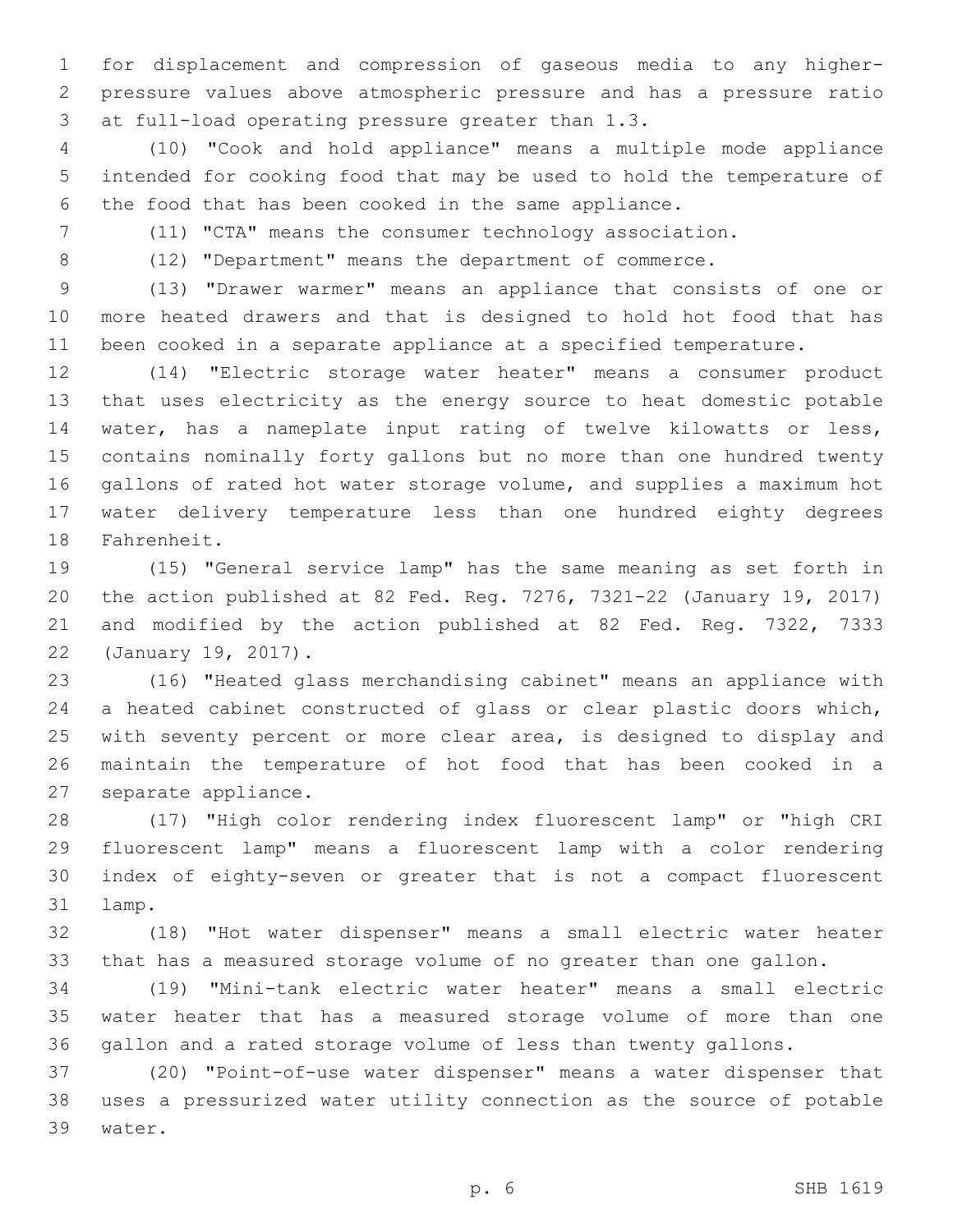(21) "Portable air conditioner" means a portable encased assembly, other than a packaged terminal air conditioner, room air conditioner, or dehumidifier, that delivers cooled, conditioned air to an enclosed space, and is powered by single-phase electric current. It includes a source of refrigeration and may include additional means for air circulation and heating and may be a single-7 duct or a dual-duct portable air conditioner.

 (22) "Portable electric spa" means a factory-built electric spa or hot tub, which may or may not include any combination of integral controls, water heating, or water circulating equipment.

 (23) "Pressure regulator" means a device that maintains constant operating pressure immediately downstream from the device, given 13 higher pressure upstream.

 (24) (("Residential pool pump" means a pump used to circulate and 15 filter pool water in order to maintain clarity and sanitation.

16 (25))) (a) "Residential ventilating fan" means a ((ceiling, wall- mounted, or remotely mounted in-line)) fan ((designed to be used in a 18 bathroom or utility room)) whose purpose is to ((move objectionable 19 air from inside the building to the outdoors)) actively supply air to or remove air from the inside of a residence. A "residential ventilating fan" may also be designed to filter incoming air. "Residential ventilating fan" includes, but is not limited to: 23 Ceiling and wall-mounted fans, or remotely mounted in-line fans, 24 designed to be used in a bathroom or utility room; and supply fans 25 designed to provide air to the indoor space.

 (b) "Residential ventilating fan" does not include kitchen range 27 hoods.

28 ((+26))) (25) "Signage display" means an analog or digital device designed primarily for the display for computer-generated signals that is not marketed for use as a computer monitor or a television.

31 (((27))) (26) "Spray sprinkler body" means the exterior case or shell of a sprinkler incorporating a means of connection to the piping system designed to convey water to a nozzle or orifice.

 (((28) "Uninterruptible power supply" means a battery charger 35 consisting of a number of convertors, switches, and energy storage devices such as batteries, constituting a power system for maintaining continuity of load power in case of input power failure.

38 (29))) (27) "Water cooler" means a freestanding device that consumes energy to cool or heat potable water, including cold only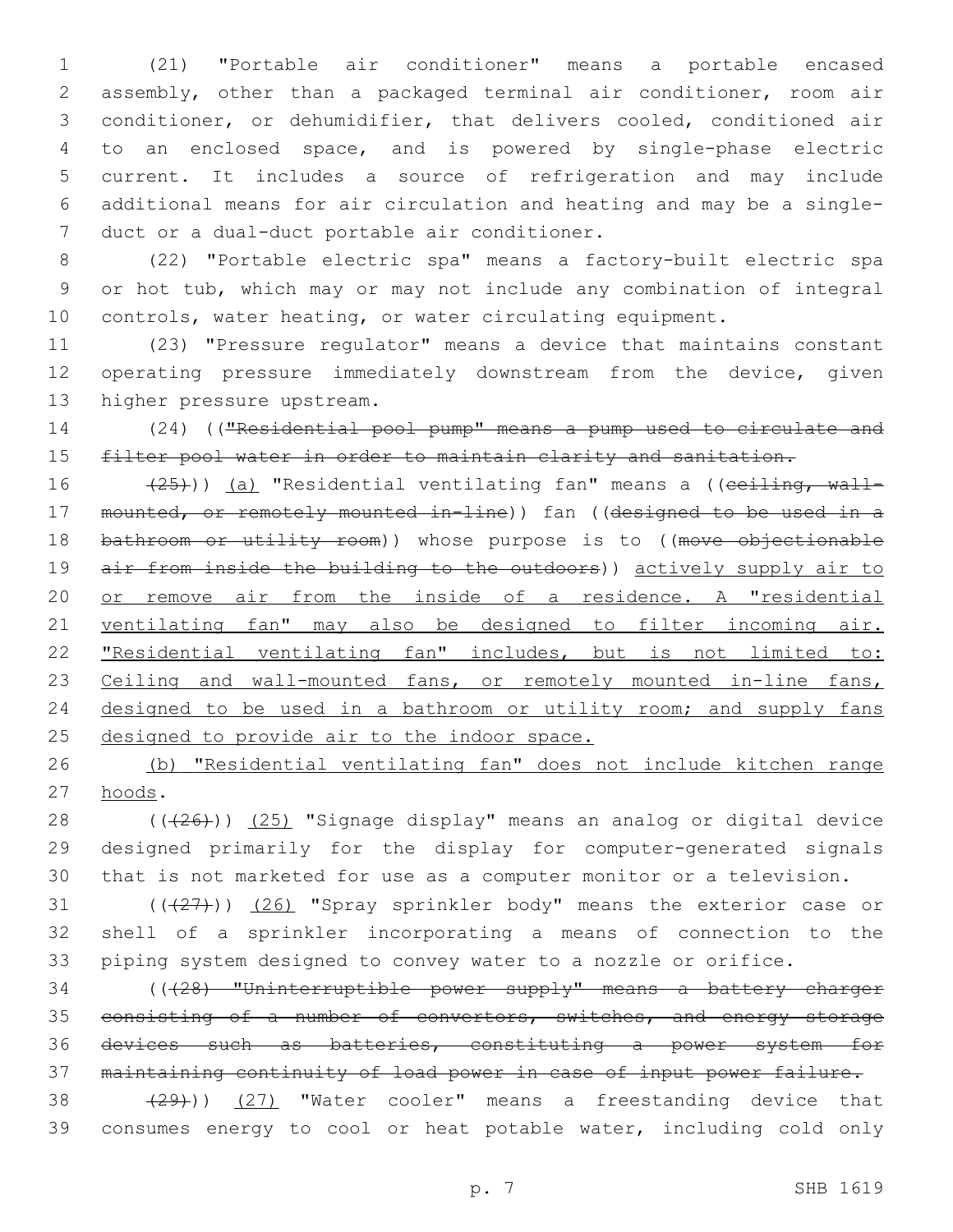1 units, hot and cold units, cook and cold units, storage-type units, 2 and on-demand units.

 (28) "Air purifier," also known as "room air cleaner," means an 4 electric, cord-connected, portable appliance with the primary function of removing particulate matter from the air and that can be moved from room to room.

7 (29) "Commercial oven" means a chamber designed for heating, 8 roasting, or baking food by conduction, convection, radiation, or 9 electromagnetic energy, or any combination thereof.

10 (30)(a) "Electric vehicle supply equipment" means the conductors, 11 including the ungrounded, grounded, and equipment grounding 12 conductors, the electric vehicle connectors, attachment plugs, and 13 all other fittings, devices, power outlets, or apparatuses installed 14 specifically for the purpose of delivering energy from the premises 15 wiring to the electric vehicle.

 (b) "Electric vehicle supply equipment" does not include the 17 conductors, connectors, and fittings that are part of a vehicle, and does not include charging cords with NEMA 5-15P or NEMA 5-20P attachment plugs.

20 (31) "Industrial air purifier" means an indoor air cleaning 21 device manufactured, advertised, marketed, labeled, and used solely 22 for industrial use that is marketed solely through industrial supply 23 <u>outlets or businesses and prominently labeled as "Solely for</u> 24 industrial use. Potential health hazard: Emits ozone".

25 **Sec. 3.** RCW 19.260.030 and 2019 c 286 s 3 are each amended to 26 read as follows:

27 (1) This chapter applies to the following types of new products 28 sold, offered for sale, or installed in the state:

29 (a) Hot water dispensers and mini-tank electric water heaters;

30 (b) Bottle-type water dispensers and point-of-use water 31 dispensers;

32 (c) ((Residential pool pumps and portable)) Portable electric 33 spas;

34 (d) Tub spout diverters;

35 (e) Commercial hot food holding cabinets;

36 (f) Air compressors;

37 (g) Commercial fryers, commercial dishwashers, and commercial 38 steam cookers;

39 (h) Computers and computer monitors;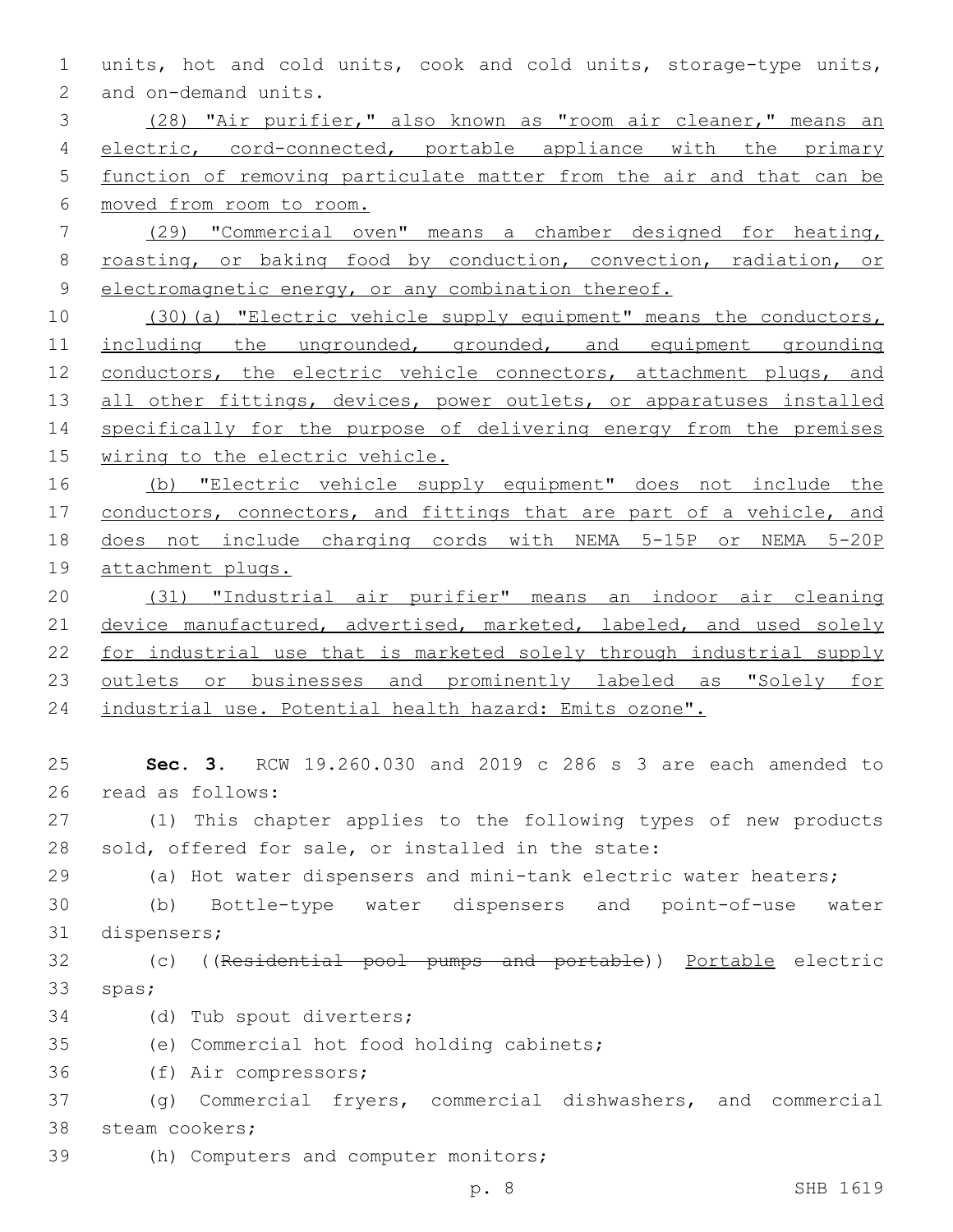(i) Faucets;1 (j) High CRI fluorescent lamps;2 3 (k) Portable air conditioners; (l) Residential ventilating fans;4 (m) Showerheads;5 (n) Spray sprinkler bodies;6 7 (o) ((Uninterruptible power supplies;  $\left(\frac{p}{p}\right)$ ) Urinals and water closets;  $($   $((\neg \rightarrow))$   $(p)$  Water coolers; 10  $((+r))$   $(q)$  General service lamps; ((and 11 (s)) (r) Electric storage water heaters; 12 (s) Air purifiers other than industrial air purifiers; 13 (t) Commercial ovens; and 14 (u) Electric vehicle supply equipment. 15 (2) This chapter applies equally to products whether they are 16 sold, offered for sale, or installed as stand-alone products or as 17 components of other products. 18 (3) This chapter does not apply to: 19 (a) New products manufactured in the state and sold outside the 20 state; 21 (b) New products manufactured outside the state and sold at 22 wholesale inside the state for final retail sale and installation 23 outside the state: 24 (c) Products installed in mobile manufactured homes at the time 25 of construction; or 26 (d) Products designed expressly for installation and use in 27 recreational vehicles. 28 **Sec. 4.** RCW 19.260.040 and 2019 c 286 s 4 are each amended to 29 read as follows: 30 Except as provided in subsection (1) of this section, the minimum 31 efficiency standards specified in this section apply to the types of 32 new products set forth in RCW 19.260.030 as of the effective dates 33 set forth in RCW 19.260.050. 34 (1) The department may adopt by rule a more recent version of any 35 standard or test method established in this section, including any

36 product definition associated with the standard or test method, in 37 order to maintain or improve consistency with other comparable 38 standards in other states.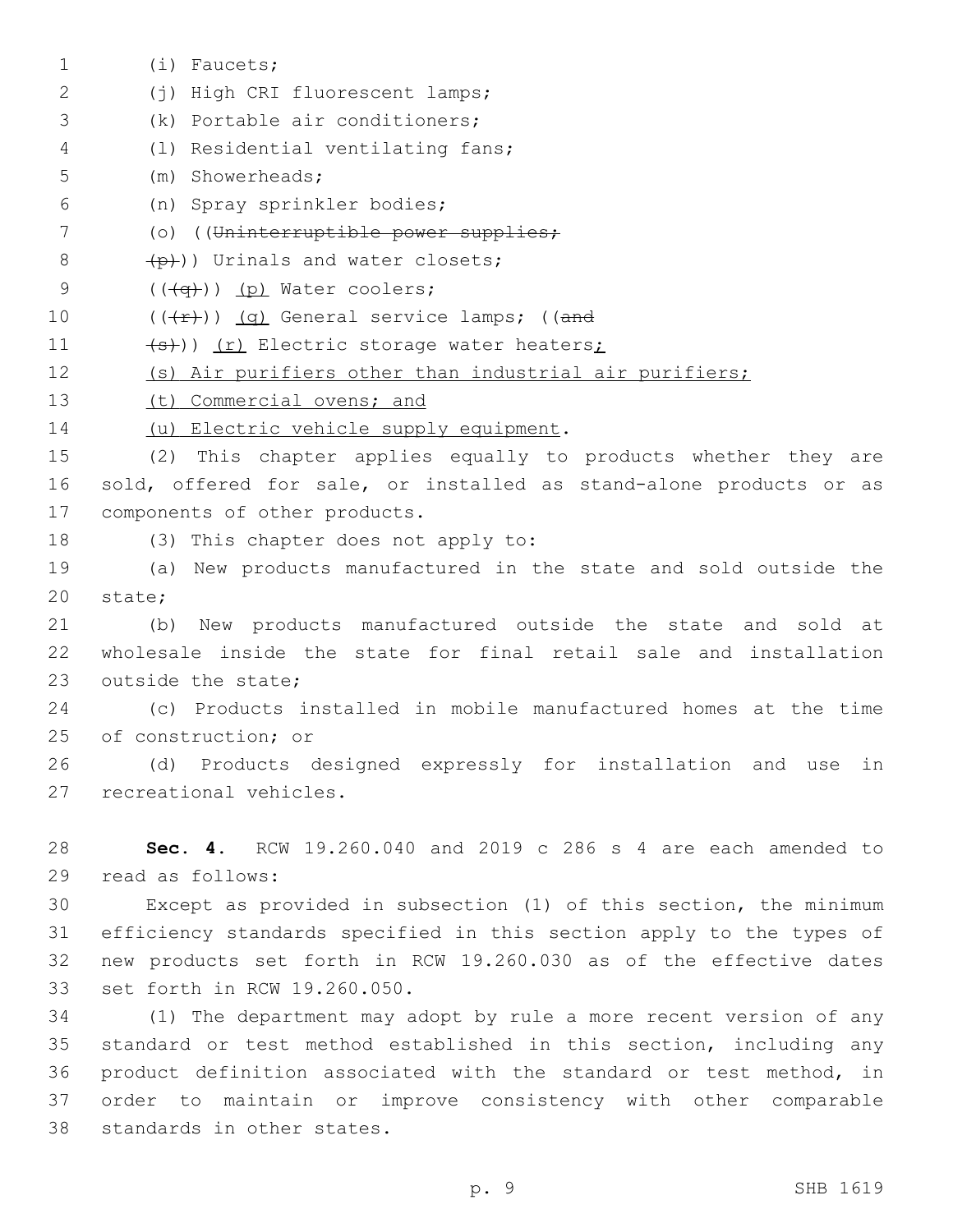(2)(a) The standby energy consumption of bottle-type water dispensers, and point-of-use water dispensers, dispensing both hot and cold water, manufactured on or after January 1, 2010, shall not exceed 1.2 kWh/day.4

 (b) The test method for water dispensers shall be the environmental protection agency energy star program requirements for 7 bottled water coolers version 1.1.

 (3)(a) The standby energy consumption of hot water dispensers and mini-tank electric water heaters manufactured on or after January 1, 10 2010, shall be not greater than 35 watts.

(b) This subsection does not apply to any water heater:

 (i) That is within the scope of 42 U.S.C. Sec. 6292(a)(4) or 13  $6311(1)$ ;

 (ii) That has a rated storage volume of less than 20 gallons; and (iii) For which there is no federal test method applicable to 16 that type of water heater.

 (c) Hot water dispensers shall be tested in accordance with the method specified in the California Code of Regulations, Title 20, 19 section 1604 in effect as of July 26, 2009.

 (d) Mini-tank electric water heaters shall be tested in accordance with the method specified in the California Code of Regulations, Title 20, section 1604 in effect as of July 26, 2009.

23 (4) The following standards are established for ((residential 24 pool pumps and)) portable electric spas:

25 (a) ((Residential pool pumps manufactured on or after January 1, 2010, and until July 18, 2021, must meet requirements specified in 27 the California Code of Regulations, Title 20, section 1605.3 in 28 effect as of July 26, 2009. Beginning July 19, 2021, residential pool pumps must meet requirements specified in the dedicated-purpose pool pump rule published by the United States department of energy on January 18, 2017, (82 Fed. Reg. 5650) and effective on May 18, 2017.

 (b) Through December 31, 2019, portable electric spas manufactured on or after January 1, 2010, must meet requirements specified in the California Code of Regulations, Title 20, section 35 1605.3 in effect as of July 26, 2009.) Beginning January 1, 2020, portable electric spas must meet the requirements of the American national standard for portable electric spa energy efficiency (ANSI/ APSP/ICC-14 2014). Beginning January 1, 2024, portable electric spas must meet the requirements specified in the California code of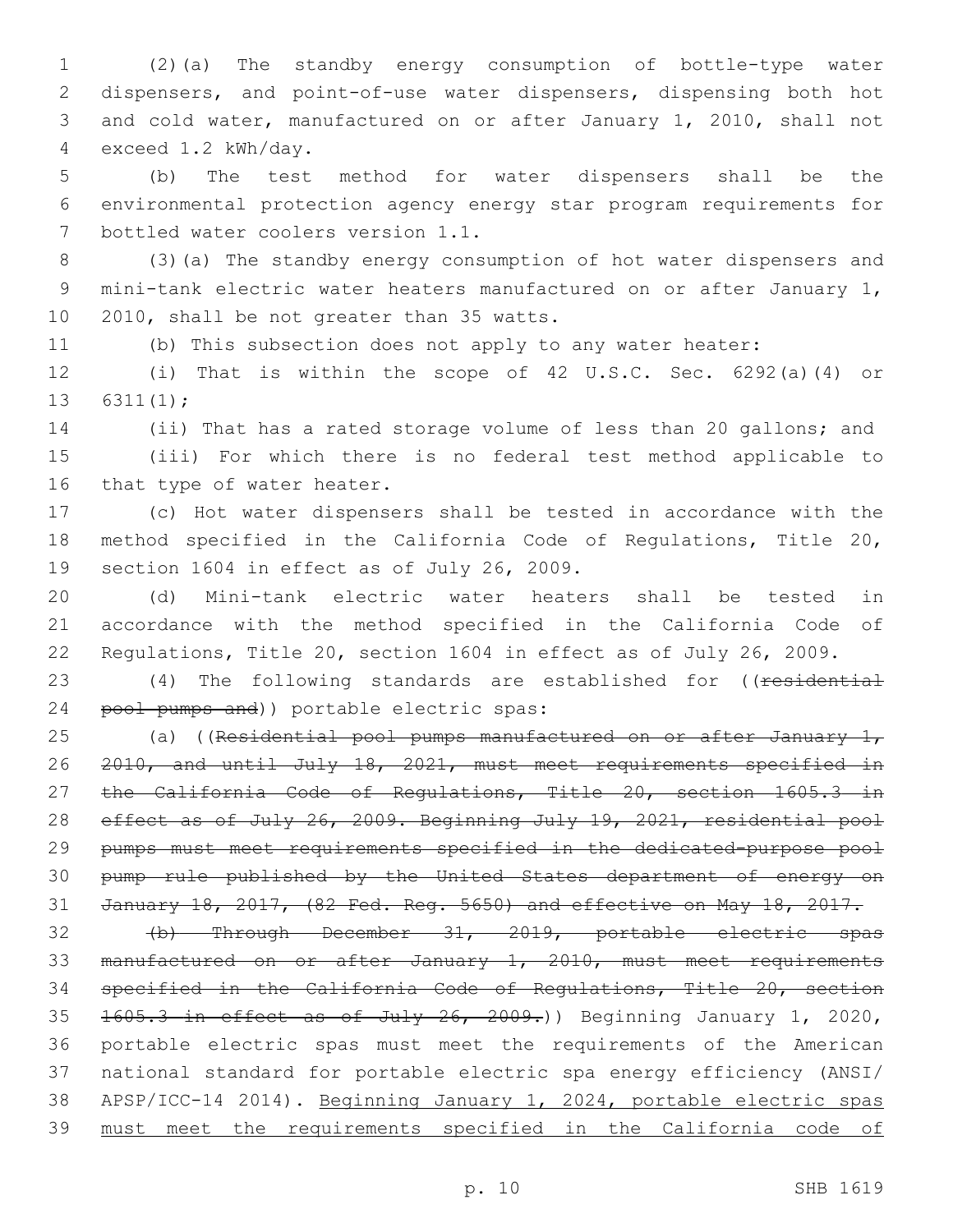1 regulations, title 20, section 1605.3 in effect as of January 1, 2022.

 (((c) Through December 31, 2019, portable electric spas must be tested in accordance with the method specified in the California Code of Regulations, Title 20, section 1604 in effect as of July 26, 2009.)) (b) Beginning January 1, 2020, portable electric spas must be tested in accordance with the method specified in the American national standard for portable electric spa energy efficiency (ANSI/ APSP/ICC-14 2014). Beginning January 1, 2024, portable electric spas must be tested in accordance with the method specified in the California code of regulations, title 20, section 1605.3 in effect as of January 1, 2022.

13 (5)(((a) The idle energy rate of commercial hot food holding cabinets manufactured on or after January 1, 2010, shall be no 15 greater than 40 watts per cubic foot of measured interior volume.

 (b) The idle energy rate of commercial hot food holding cabinets shall be determined using ANSI/ASTM F2140-11 standard test method for 18 the performance of hot food holding cabinets (test for idle energy 19 rate dry test). Commercial hot food holding cabinet interior volume shall be calculated using straight line segments following the gross 21 interior dimensions of the appliance and using the following 22 equation: Interior height x interior width x interior depth. Interior 23 volume shall not account for racks, air plenums, or other interior 24 parts.)) Commercial hot food holding cabinets must meet the qualification criteria of the energy star program requirements 26 product specification for commercial hot food holding cabinets, version 2.0.

 (6) Commercial dishwashers included in the scope of the environmental protection agency energy star program product specification for commercial dishwashers, version 2.0, must meet the 31 qualification criteria of that specification.

 (7) Commercial fryers included in the scope of the environmental protection agency energy star program product specification for commercial fryers, version 2.0, must meet the qualification criteria 35 for that specification.

 (8) Commercial steam cookers must meet the requirements of the environmental protection agency energy star program product specification for commercial steam cookers, version 1.2.

 (9) Computers and computer monitors must meet the requirements in the California Code of Regulations, Title 20, section 1605.3(v) as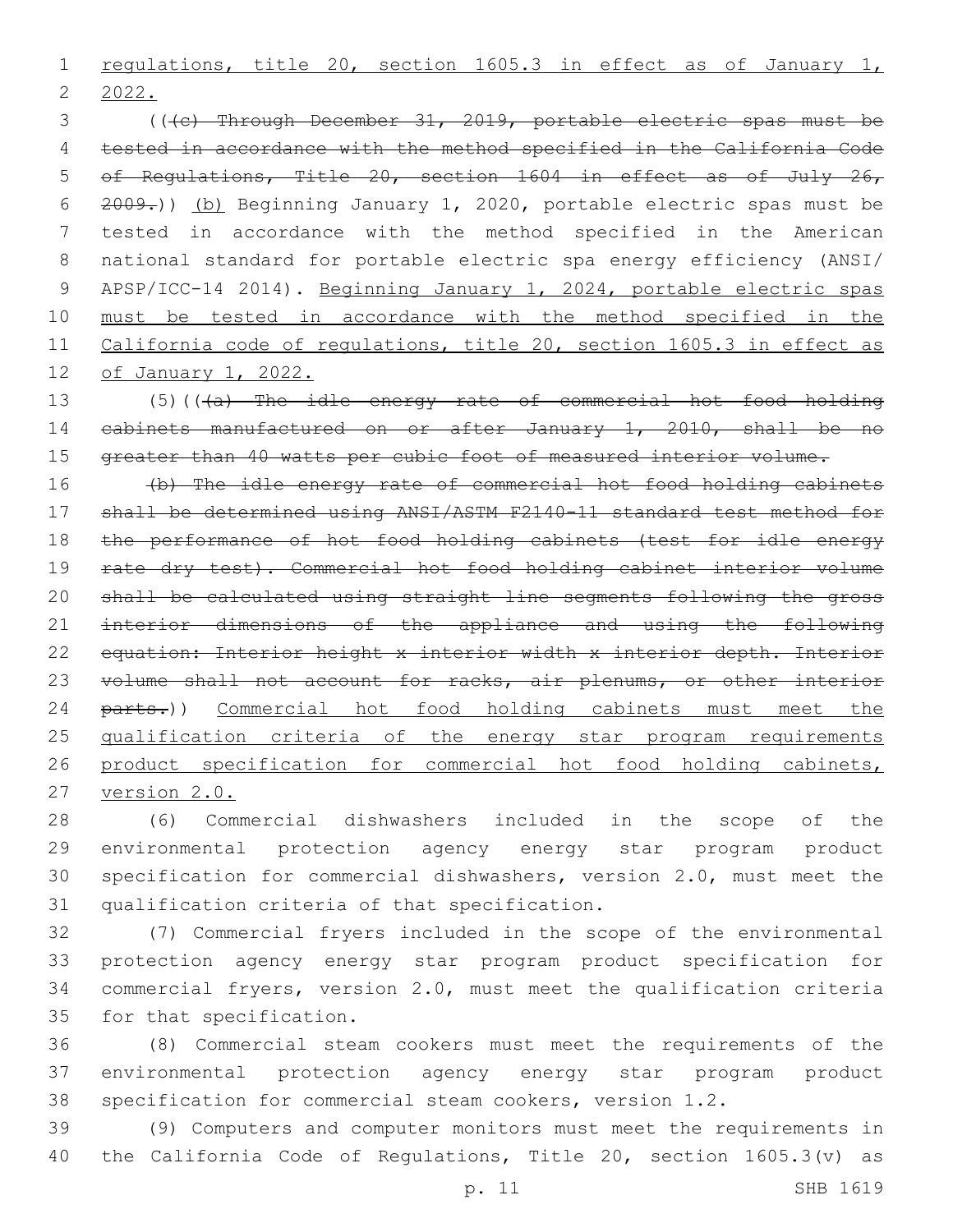adopted on May 10, 2017, and amended on November 8, 2017, as measured in accordance with test methods prescribed in section 1604(v) of 3 those regulations.

 (10) Air compressors that meet the twelve criteria listed on page 350 to 351 of the "energy conservation standards for air compressors" final rule issued by the United States department of energy on December 5, 2016, must meet the requirements in table 1 on page 352 following the instructions on page 353 and as measured in accordance with the "uniform test method for certain air compressors" under 10 C.F.R. Part 431 (Appendix A to Subpart T) as in effect on July 3, 11 2017.

 (11) High CRI fluorescent lamps must meet the requirements in 10 C.F.R. Sec. 430.32(n)(4) in effect as of January 3, 2017, as measured in accordance with the test methods prescribed in 10 C.F.R. Sec. 430.23 (appendix R to subpart B of part 430) in effect as of January 16 3, 2017.

 (12) Portable air conditioners must have a combined energy efficiency ratio, as measured in accordance with the test methods prescribed in 10 C.F.R. Sec. 430.23 (appendix CC to subpart B of part 430) in effect as of January 3, 2017, that is greater than or equal 21 to:

*SACC*

## 23 (3.7117 × *SACC* <sup>0.6384</sup>)

where "SACC" is seasonally adjusted cooling capacity in Btu/h.

 $1.04 \times$ 

 (13)(a) Residential ventilating fans must meet the qualification criteria of the environmental protection agency energy star program 27 product specification for residential ventilating fans, version  $3.2<sub>L</sub>$ consistent with the timeline specified in RCW 19.260.050(3).

 (b) Residential ventilating fans must meet the qualification criteria of the environmental protection agency energy star program product specification for residential ventilating fans, version 4.1, consistent with the timeline specified in RCW 19.260.050(3).

 (14) Spray sprinkler bodies that are not specifically excluded from the scope of the environmental protection agency water sense program product specification for spray sprinkler bodies, version 1.0, must include an integral pressure regulator and must meet the water efficiency and performance criteria and other requirements of 38 that specification.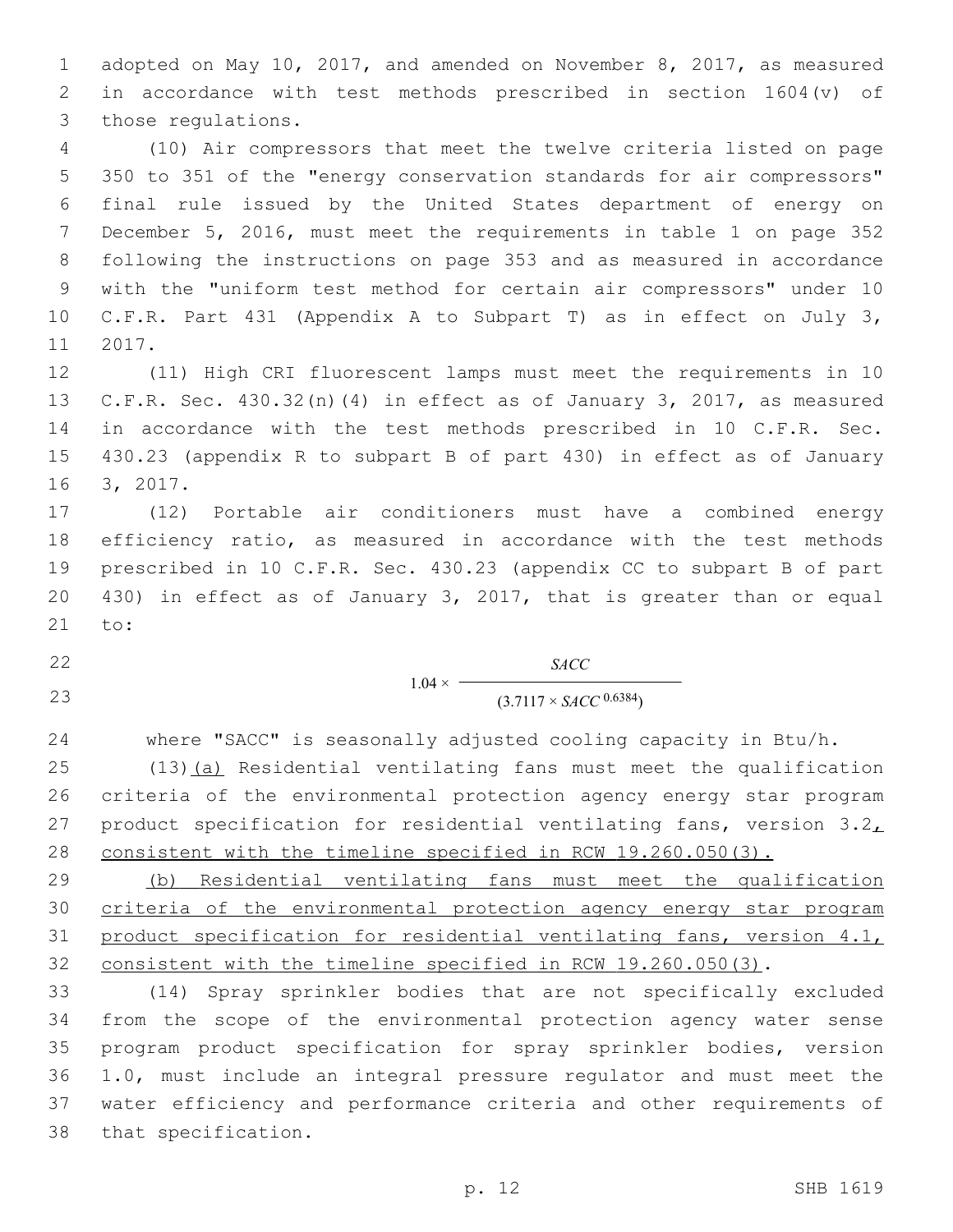(15) The following products that are within the scope and definition of the applicable regulation must meet the requirements in the California Code of Regulations, Title 20, section 1605.3 in effect as of January 1, 2018, as measured in accordance with the test methods prescribed in the California Code of Regulations, Title 20, 6 section 1604 in effect as of January 1, 2018:

(a) Showerheads;7

8 (b) Tub spout diverters;

- (c) Showerhead tub spout diverter combinations;
- (d) Lavatory faucets and replacement aerators;
- 11 (e) Kitchen faucets and replacement aerators;
- (f) Public lavatory faucets and replacement aerators;
- 13 (g) Urinals; and
- 14 (h) Water closets.

 (16) ((Uninterruptible power supplies that utilize a NEMA 1-15P or 5-15P input plug and have an AC output must have an average load adjusted efficiency that meets or exceeds the values shown on page 193 of the prepublication final rule "Energy Conservation Program: Energy Conservation Standards for Uninterruptible Power Supplies" 20 issued by the United States department of energy on December 28, 21 2016, as measured in accordance with test procedures prescribed in Appendix Y to Subpart B of Part 430 of Title 10 of the Code of Federal Regulations "Uniform Test Method for Measuring the Energy Consumption of Battery Chargers" in effect as of January 11, 2017.

25 (17)) Water coolers included in the scope of the environmental protection agency energy star program product specification for water coolers, version 2.0, must have an on mode with no water draw energy consumption less than or equal to the following values as measured in accordance with the test requirements of that program:

 (a) 0.16 kilowatt-hours per day for cold-only units and cook and 31 cold units;

 (b) 0.87 kilowatt-hours per day for storage type hot and cold 33 units; and

(c) 0.18 kilowatt-hours per day for on demand hot and cold units.

35 (((418))) (17) General service lamps must meet or exceed a lamp efficacy of 45 lumens per watt, when tested in accordance with the applicable federal test procedures for general service lamps prescribed in 10 C.F.R. Sec. 430.23 in effect as of January 3, 2017.

 (18) Air purifiers other than industrial air purifiers must meet 40 the qualification criteria of the environmental protection agency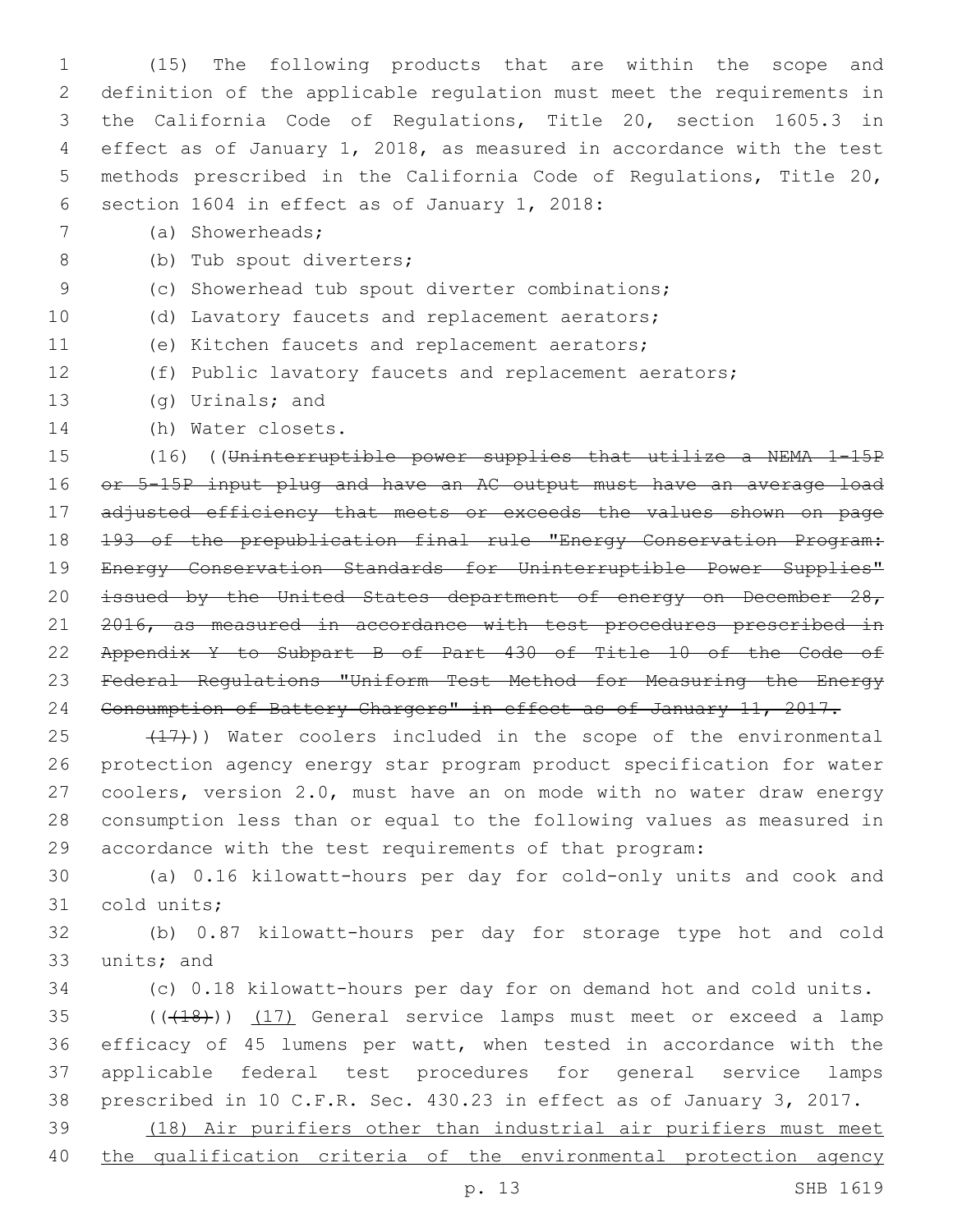energy star program product specification for room air cleaners, 2 version 2.0. (19) Commercial ovens included in the scope of the energy star program requirements product specification for commercial ovens, version 2.2, must meet the qualification criteria of that specification. (20) Electric vehicle supply equipment included in the scope of the energy star program requirements product specification for 9 electric vehicle supply equipment, version 1.1, other than charging cords with NEMA 5-15P or NEMA 5-20P attachment plugs, must meet the qualification criteria of that specification. **Sec. 5.** RCW 19.260.050 and 2019 c 286 s 6 are each amended to 13 read as follows: (1) The following products, if manufactured on or after January 1, 2010, may not be sold or offered in the state unless the efficiency of the new product meets or exceeds the efficiency 17 standards set forth in RCW 19.260.040: (a) Hot water dispensers and mini-tank electric water heaters; (b) Bottle-type water dispensers and point-of-use water 20 dispensers; 21 (c) ((Residential pool pumps and portable)) Portable electric 22 spas; 23 (d) Tub spout diverters; and 24 (e) Commercial hot food holding cabinets. (2) The following products, if manufactured on or after January 1, 2010, may not be installed for compensation in the state on or after January 1, 2011, unless the efficiency of the new product meets or exceeds the efficiency standards set forth in RCW 19.260.040: (a) Hot water dispensers and mini-tank electric water heaters; (b) Bottle-type water dispensers and point-of-use water 31 dispensers; (c) ((Residential pool pumps and portable)) Portable electric 33 spas; 34 (d) Tub spout diverters; and (e) Commercial hot food holding cabinets.35 (3) The following products, if manufactured on or after January 1, 2021, may not be sold or offered for sale, lease, or rent in the state unless the efficiency of the new product meets or exceeds the 39 efficiency standards set forth in RCW 19.260.040: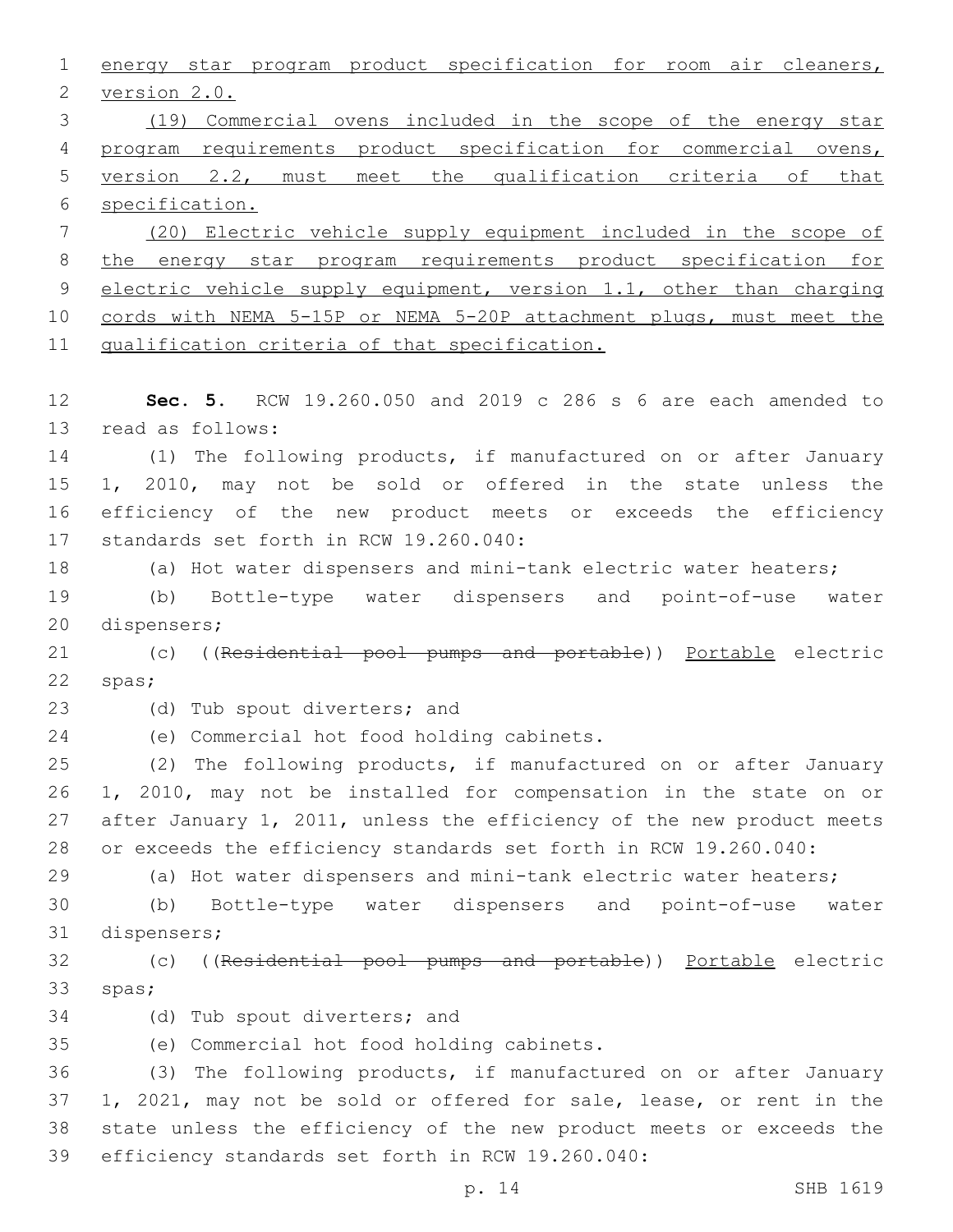| $\mathbf 1$ | (a) Commercial dishwashers;                                          |
|-------------|----------------------------------------------------------------------|
| 2           | (b) Commercial fryers;                                               |
| 3           | (c) Commercial steam cookers;                                        |
| 4           | (d) Computers or computer monitors;                                  |
| 5           | $(e)$ Faucets;                                                       |
| 6           | (f) Residential ventilating fans that meet the standard specified    |
| 7           | in RCW 19.260.040(13)(a);                                            |
| 8           | (q) Spray sprinkler bodies;                                          |
| 9           | (h) Showerheads;                                                     |
| 10          | (i) ((Uninterruptible power supplies;                                |
| 11          | $(\overleftrightarrow{+})$ ) Urinals and water closets; and          |
| 12          | $((\n+k))$ (j) Water coolers.                                        |
| 13          | (4) The following products, if manufactured on or after January      |
| 14          | 1, 2024, may not be sold or offered for sale, lease, or rent in the  |
| 15          | state unless the efficiency of the new product meets or exceeds the  |
| 16          | efficiency standards set forth in RCW 19.260.040:                    |
| 17          | (a) Air purifiers other than industrial air purifiers;               |
| 18          | (b) Commercial ovens;                                                |
| 19          | (c) Electric vehicle supply equipment; and                           |
| 20          | (d) Residential ventilating fans that meet the standard specified    |
| 21          | in RCW 19.260.040(13)(b).                                            |
| 22          | (5) Standards for the following products expire January 1, 2020:     |
| 23          | (a) Hot water dispensers; and                                        |
| 24          | (b) Bottle-type water dispensers and point-of-use water              |
| 25          | dispensers.                                                          |
| 26          | $((+5))$ (6) A new air compressor manufactured on or after January   |
| 27          | 1, 2022, may not be sold or offered for sale in the state unless the |
| 28          | efficiency of the new product meets or exceeds the efficiency        |
| 29          | standards set forth in RCW 19.260.040.                               |
| 30          | $((+6))$ (7) A new portable air conditioner manufactured on or       |
| 31          | after February 1, 2022, may not be sold or offered for sale in the   |
| 32          | state unless the efficiency of the new product meets or exceeds the  |
| 33          | efficiency standards set forth in RCW 19.260.040.                    |
| 34          | $((+7))$ (8) New general service lamps manufactured on or after      |
| 35          | January 1, 2020, may not be sold or offered for sale in the state    |
| 36          | unless the efficiency of the new product meets or exceeds the        |
| 37          | efficiency standards set forth in RCW 19.260.040.                    |
| 38          | $((+8+))$ (9) No new high CRI fluorescent lamps may be sold or       |
| 39          | offered for sale in the state after January 1, 2023, unless the      |
| 40          | efficiency of the new product meets or exceeds the efficiency        |
|             | p. 15<br>SHB 1619                                                    |